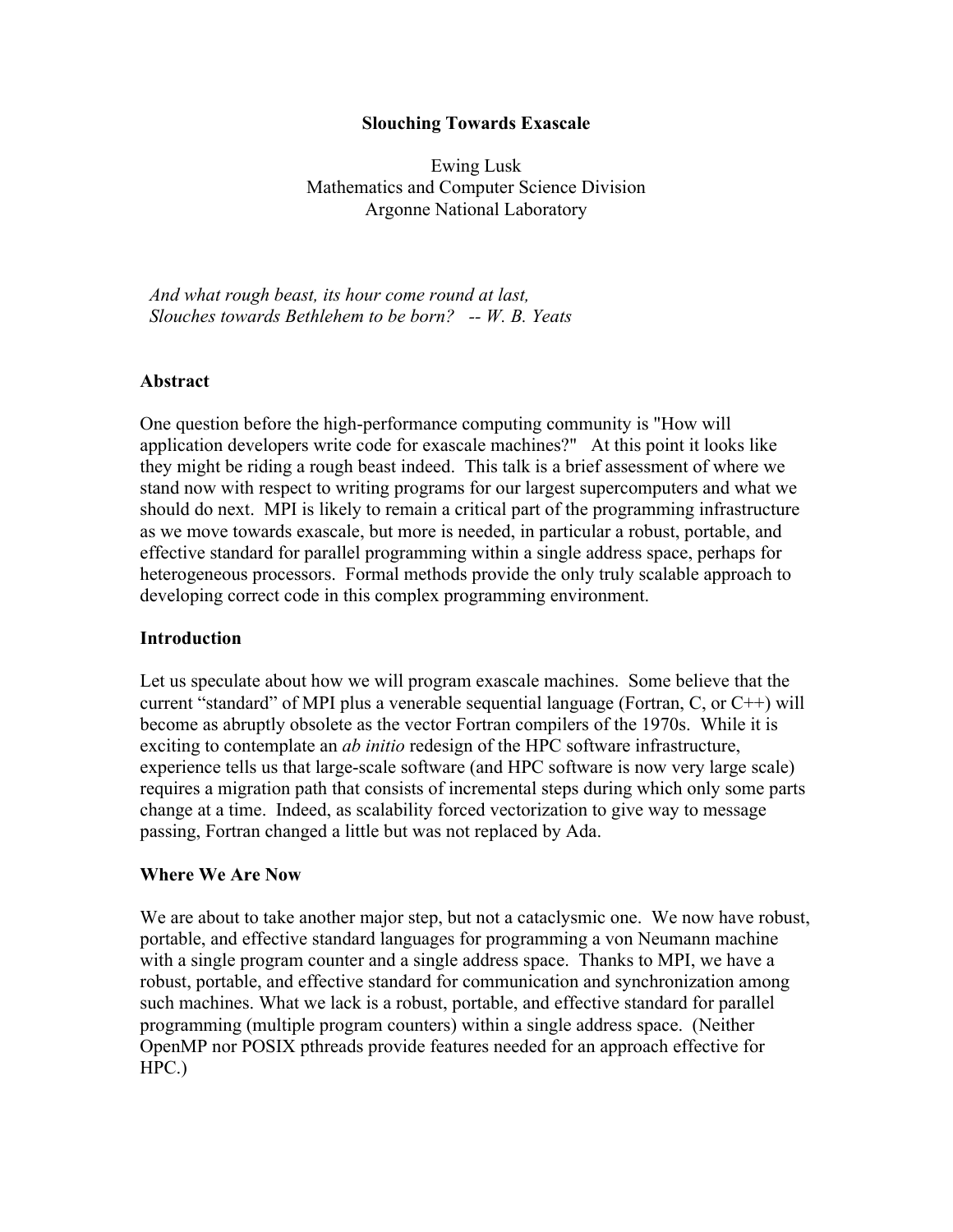MPI, admittedly cumbersome for some straightforward tasks, has become the universal mechanism for expressing parallelism among multiple address spaces for several reasons. Designed through a completely open process, it included the concerns of multiple stakeholders from the beginning. This process resulted in a definition that was portable to a wide class of machines and with a certain degree of performance transparency that encourages the development of high-performance, scalable libraries and applications. MPI's design favored the development of portable libraries over end-application programs, and in this it has been successful. Its specification includes language interoperability and other features that enable it to fit into the HPC ecosystem with existing tools. These properties are worth reviewing because we must be sure that what we add to our programming environment be not *worse* than MPI.

## **The Next Step**

The next step we are about to take is forced upon us by physics, so it is pointless to resist. Because of power and heat dissipation requirements, multicore chips are already with us. Whatever shape exascale computers ultimately take, we will be programming machines with less memory per processing core than we are now. This reality will force most (not all) applications to augment their existing programming model to include parallelism within an address space together with their current MPI-based parallelism across multiple address spaces.

This "hybrid" style of programming is already being used by applications in many areas as they migrate toward petascale. The current most common shared-memory approach is OpenMP. Although high-performance programming is difficult with OpenMP because of its lack of locality control, OpenMP+MPI is virtually the only approach being widely used, for several reasons: (1) OpenMP is available on a wide variety of machines; (2) both Fortran and C are supported; and (3) the OpenMP and MPI standards make explicit commitments to each other that provide clear semantics for various levels of thread safety in hybrid programs. The fact that OpenMPI+MPI represents an incremental step for most applications (the overall MPI structure of the application can be maintained while the MPI processes are internally parallelized with OpenMP threads) is an important factor in encouraging applications to move to a hybrid model.

But OpenMP, at least as currently defined and implemented, is unlikely to be the final answer for shared-memory parallel programming. In addition to the lack of locality control, most implementations are restricted to single-node parallelism, where the hardware provides the shared memory and synchronization mechanisms. Applications are already finding the need for larger memories to be associated with their MPI processes than are hosted on the single nodes of petascale machines. Therefore it may be useful to consider the PGAS languages (UPC, Co-Array Fortran, and Titanium), which offer a shared-memory model with a distinction between local and shared memory, thus providing locality control and performance transparency.

What the PGAS languages lack so far is clear semantics for interaction with MPI and implementations to match. One can imagine a million-thread computation organized as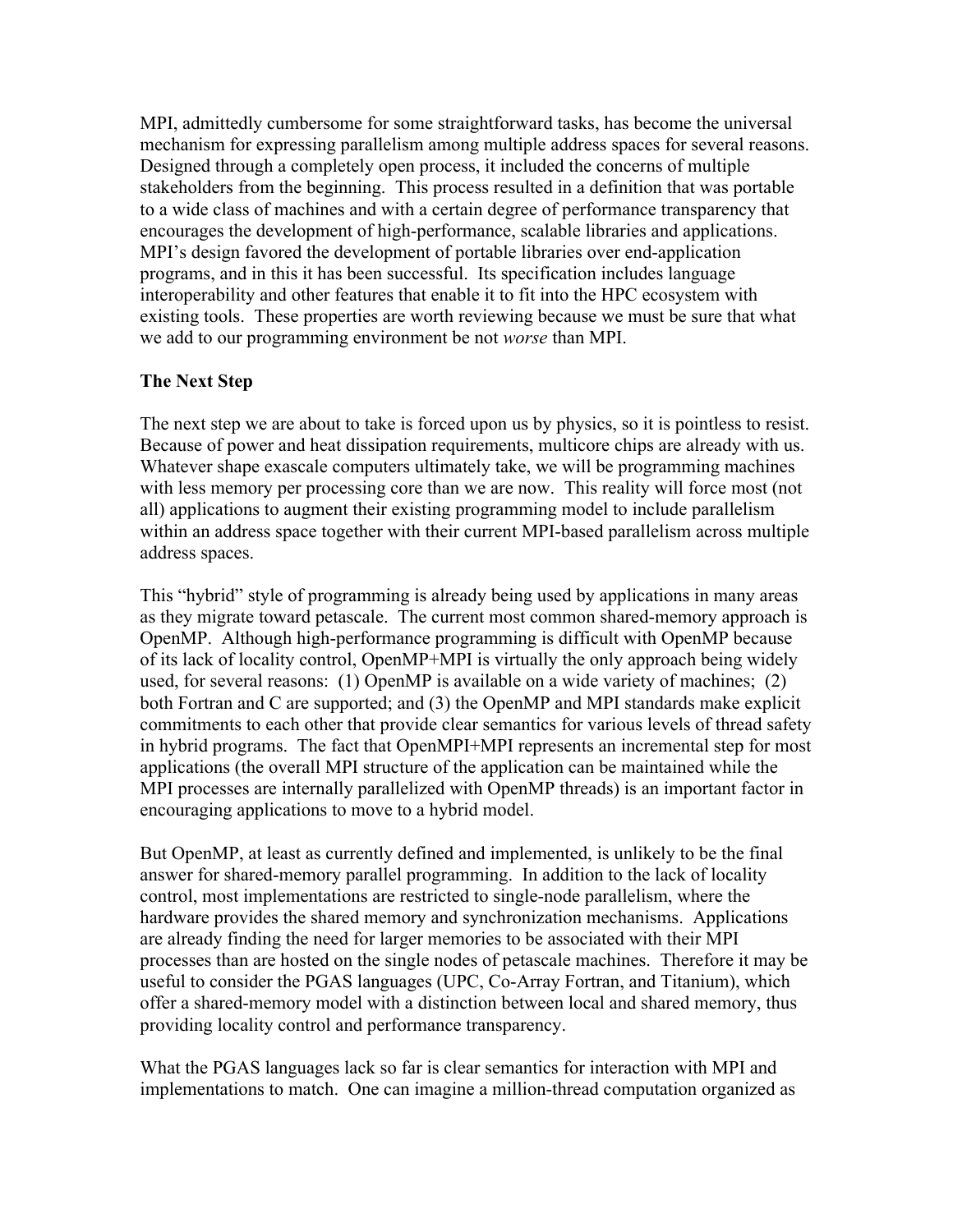10,000 UPC or CAF address spaces with 100 threads each, communicating via MPI, which strains the scalability of neither model. Again, this would be an incremental change for an existing MPI application.

## **Libraries**

In discussing approaches to parallel programming, one often forgets that not all programmers require the same features from their programming models. Let us define a *library* as a collection of functions that are usable in multiple applications. Writers of such libraries need access to performance and (except for certain vendor-specific libraries) portability. To obtain these features, they are willing to give up a certain degree of ease of use. Application writers, on the other hand, wish to focus on their science and would rather not cope with some of the details required for scalability and performance. For them, the easier it is to develop applications, the better they can produce computational science results.

We are most familiar with the dichotomy between application and library in the case of mathematical software, since the mathematics is the same for so many applications. But there also exist libraries that are specialized to certain families of algorithms rather than areas of application. For example, researchers have expressed interest in sophisticated load-balancing libraries that can hide all of the MPI communication from an application code, simultaneously providing scalability while simplifying the application logic.

# **What We Need to Do**

Four actions would make progress toward programming exascale machines.

- *Eschew ritualized denigration of MPI.* It is a robust definition, with robust implementations, of a critical component of future programming systems, namely the transfer of data among separate address spaces. Support continued research into areas of MPI that need it. The MPI-3 Forum is at work on extending the standard.
- *Recognize the need for a shared-memory programming model.* What current applications and libraries alike will embrace is a programming system for parallelism within an address space. Such a system needs to be comparable with MPI in portability and performance transparency. It need not be scalable to the ultimate levels, but should not be restricted to running on a single node. Clear semantics for interoperability with MPI are required. This is a critical research topic; multiple solutions should be pursued at this point. PGAS languages show promise, but semantics for interoperability with MPI are not yet there.
- *Understand the difference between end applications and libraries*. While some applications will use hybrid systems consisting of explicit management of parallelism within an address space together with MPI, other applications may be able to rely on libraries, some of them specialized to single algorithms or domains.